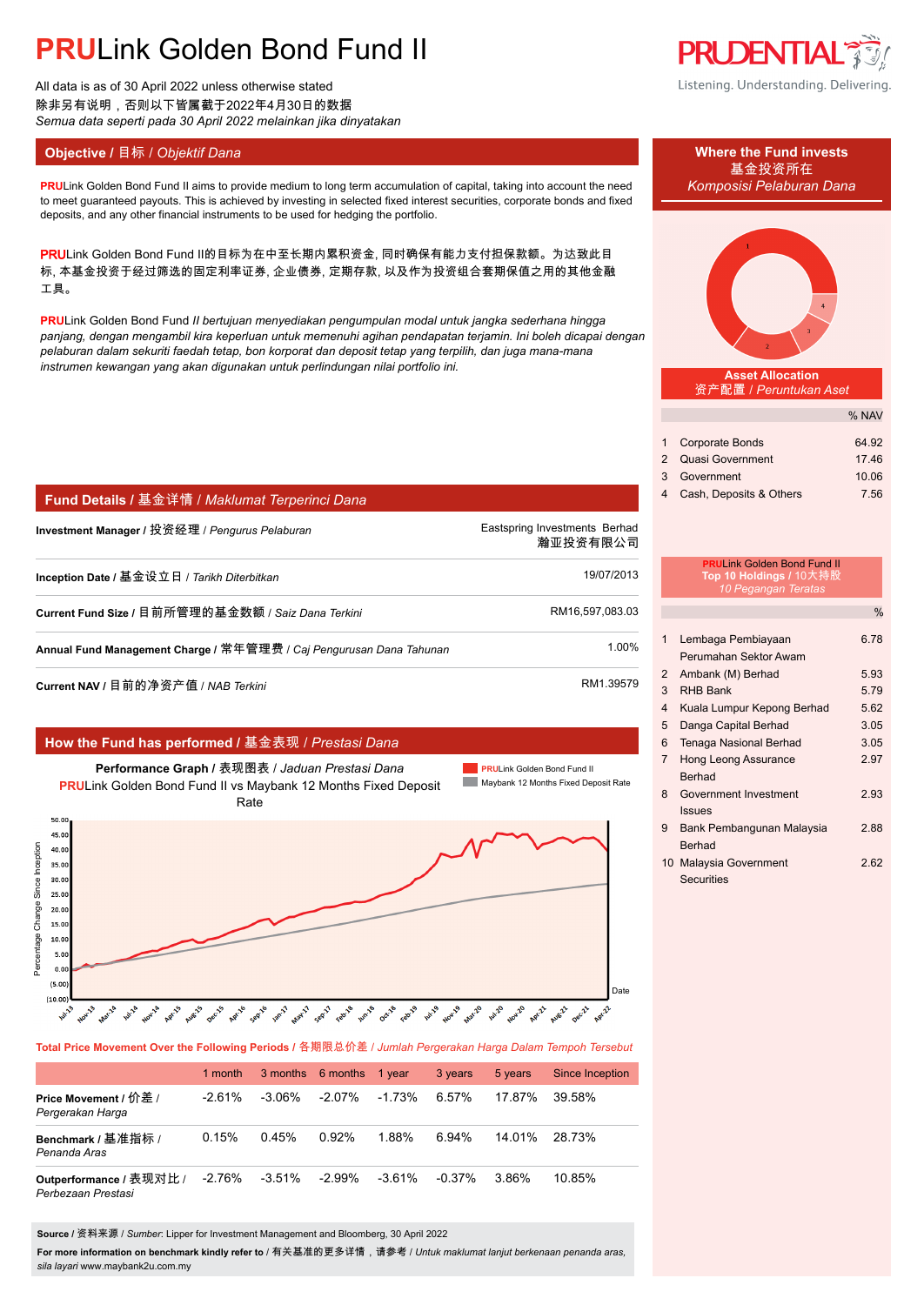# **PRUL** ink Golden Bond Fund II

All data is as of 30 April 2022 unless otherwise stated 除非另有说明,否则以下皆属截于2022年4月30日的数据 *Semua data seperti pada 30 April 2022 melainkan jika dinyatakan*

# **PRUDENTIAL** Listening. Understanding. Delivering.

### **Monthly Update /** 每月简报 / *Peningkatan Bulanan*

#### **Market Review /** 市场回顾 */ Tinjauan Bulanan*

As widely expected, the Fed raised its federal funds rate by 50bps to 0.75%-1.00% at its May 2022 FOMC meeting and revealed its plan to shrink its balance sheet by USD47.5 billion per month starting Jun 2022 before doubling the amount to USD95 billion after three months. At his press conference, Fed Chair Powell acknowledged that inflation could remain substantially elevated and signalled more half-point hikes in the coming meetings although a 75bps hike has been ruled out for now. Powell also reiterated that the US economy is very strong and well positioned to handle the planned rate hikes, an indication that reining in inflation remains the Fed's immediate focus.

Malaysia transitioned into the endemic phase in Apr 2022 and is in talks with other countries for the recognition of Malaysia's Covid-19 vaccination and test certificates. Meanwhile, requirements for the wearing of face masks outdoors, scanning of MySejahtera and pre-departure and on-arrival tests for fully vaccinated travellers have been scrapped effective 1 May 2022. These developments coupled with the availability of antiviral drugs for the treatment of infected adults at high risk of developing severe symptoms will continue to support economic recovery. Meanwhile, World Bank lowered Malaysia's 2022 GDP growth forecast to 5.5% from 5.8% previously, while IMF revised its global and ASEAN-5 growth forecasts to 3.6% and 5.3% from 4.4% and 5.6% previously to reflect the direct impact of the Russia-Ukraine war on top of the impediments from the Omicron variant. The IMF also warned that the tightening in advanced economy could exert pressure on capital flows in emerging markets.

Malaysia's MGS curve moved significantly higher in the month of Apr 2022. The yields of the 3-year, 5-year, 10-year and 15-year MGS rose 31bps, 53bps, 53bps and 59bps respectively to close the month at 3.49%, 3.92%, 4.38% and 4.83% respectively. Similarly, yields of MGII ended higher with yields of the 3-year, 5-year, 10-year and 15-year MGII increasing 53bps, 55bps, 49bps and 52bps respectively to end the month at 3.48%, 4.05%, 4.41% and 4.82% respectively.

美联储联邦公开市场委员会(FOMC)如市场广泛预期般在2022年5月份会议将联邦基准利率上调50个基点至0.75%-1.00%区间。与此同时,美联储透露将从 2022 年 6 月开始每月缩减资产负债表475 亿美元,三个月后将翻倍至 950 亿美元。美联储主席鲍威尔在新闻发布会上承认通胀可能会继续大幅上升,并放话表示接下来的会 议将各加息50个基点,尽管目前已经排除了加息 75 个基点的可能性。鲍威尔还重申,美国经济非常强劲且能够很好地应对计划中的加息行动,表明控制通胀仍然是美 联储的当务之急。

马来西亚自2022年4月起过渡至地方性流行病阶段,同时正与其他国家就承认大马新冠肺炎疫苗接种和检测证书展开谈判。此外,自2022年5月1日起,民众在户外不 强制戴口罩、无需扫描My Sejahtera二维码以及已接种疫苗旅客出入境无需检测。除了这些发展,抗病毒药物可用于治疗有严重症状高风险感染的成年人等利好将继 续支持经济复苏。与此同时,世界银行将大马2022 年国内生产总值增长预测从此前的 5.8%下调至 5.5%。另外,国际货币基金组织将全球和东盟五国的增长预测从之 前的 4.4% 和 5.6%下调至 3.6% 和 5.3%,以反映Omicron变异体带来的逆风以外,俄乌战争的直接影响。该组织还警告说,发达经济体的经济紧缩可能会对新兴市场 的资本流动构成压力。

大马政府债券收益率曲线于2022年4月走高。3年、5年、10年和15年大马政府债券收益率分别上涨31、53、53和59个基点,以3.49%、3.92%、4.38%和4.83%结束 当月的交易。与此同时,大马政府投资票据收益率也扬升,3年、5年、10年和15年大马政府投资票据分别走高53、55、49和52个基 点,以3.48%、4.05%、4.41%和4.82%挂收。

*Seperti yang dijangkakan secara meluas, Fed menaikkan kadar dana persekutuannya sebanyak 50 mata asas kepada 0.75% hingga 1.00% semasa mesyuarat FOMC Mei 2022 dan mendedahkan rancangannya untuk mengecilkan kunci kira-kira sebanyak USD47.5 bilion sebulan bermula Jun 2022 sebelum menggandakan jumlah tersebut kepada USD95 bilion selepas tiga bulan. Sewaktu sidang akhbarnya, Pengerusi Fed, Powell mengakui bahawa inflasi boleh terus meningkat dengan ketara dan mengisyaratkan kenaikan lebih dari separuh mata dalam mesyuarat akan datang walaupun kenaikan 75 mata asas telah ditolak buat masa ini. Powell juga menegaskan bahawa ekonomi AS sangat kukuh dan berada pada kedudukan yang baik untuk mengendalikan kenaikan kadar yang dirancang, satu petunjuk bahawa mengekang inflasi kekal sebagai tumpuan serta merta Fed.*

*Malaysia beralih ke fasa endemik pada April 2022 dan sedang berbincang dengan negara lain untuk pengiktirafan sijil ujian dan vaksinasi Covid-19 Malaysia. Sementara itu, keperluan untuk memakai pelitup muka di luar rumah, pengimbasan MySejahtera dan ujian sebelum berlepas dan semasa ketibaan ke atas pengembara yang lengkap divaksin telah dibatalkan berkuat kuasa 1 Mei 2022. Perkembangan ini ditambah dengan ketersediaan ubat antivirus bagi rawatan orang dewasa yang dijangkiti dan yang berisiko tinggi mengalami gejala teruk akan terus menyokong pemulihan ekonomi. Sementara itu, Bank Dunia menurunkan unjuran pertumbuhan KDNK Malaysia 2022 kepada 5.5% daripada 5.8% sebelum ini, manakala IMF menyemak semula unjuran pertumbuhan global daripada 3.6% kepada 4.4% dan ASEAN-5 daripada 5.3% kepada 5.6% untuk mencerminkan impak langsung Perang Ukraine-Rusia di samping halangan berikutan varian Omicron. IMF juga memberi amaran bahawa pengetatan melibatkan ekonomi maju boleh memberi tekanan kepada aliran modal dalam pasaran memuncul.*

*Keluk MGS Malaysia bergerak lebih tinggi dengan ketara pada bulan April 2022. Hasil MGS 3 tahun, 5 tahun, 10 tahun dan 15 tahun masing-masing meningkat 31 mata asas, 53 mata asas, 53 mata asas dan 59 mata asas lalu menutup bulan dagangan pada 3.49%, 3.92%, 4.38% dan 4.83%. Begitu juga, hasil MGII berakhir lebih tinggi dengan hasil MGII 3 tahun, 5 tahun, 10 tahun dan 15 tahun masing-masing meningkat 53 mata asas, 55 mata asas, 49 mata asas dan 52 mata asas lalu mengakhiri bulan dagangan pada 3.48%, 4.05%, 4.41% dan 4.82%.*

### **Market Outlook /** 市场展望 */ Gambaran Bulanan*

Malaysia's Mar 2022 headline inflation rate came in unchanged at 2.2% YoY as higher Food & Non-Alcoholic Beverages (+4.0% YoY) and Transportation (+2.6% YoY) inflations were partially offset by a softer growth in Housing , Water, Electricity, Gas and Other Fuels (+0.9% YoY) prices. Having said that, core inflation accelerated further to 2.0% YoY (Feb 2022: +1.8% YoY), a reflection of the broadening increase in prices of goods and services. Overall inflationary risk remains tilted to the upside although the government's commitment to ensure price stability of basic necessities could help mitigate some pressure . For 2022, full year inflation is expected to remain modest, coming in within BNM's forecast of 2.2% to 3.2%.

Markets across the globe remained highly volatile in Apr 2022, driven predominantly by higher rate hike expectations across developed markets and the ongoing geopolitical conflicts. We note that the concern over tighter global financial conditions has started to be reflected in the FX weakness and volatility in emerging economies, exerting pressure on central banks to re-assess their monetary policy stance. In Malaysia, the sovereign yield curve shifted much higher in the month of Apr 2022 despite inflationary pressure staying relatively muted thus far. In the near term, volatilities in the global market are expected to persist as sentiments continue to be weighed by concerns on global growth outlook and inflation outlook on the back of the on-going Russia-Ukraine war and China's strict Covid-19 containment measures. For 2022, we believe the main themes surrounding the Malaysian bond market are Malaysia's economic growth , inflationary pressures and monetary policy normalization, potential general elections as well as the supply-demand dynamics.

There will be three auctions in the month of May 2022, the new 30 Y MGII 05/52, the re-opening of the 10-year MGS 07/32 and the re-opening of the 3-year MGII 10/25. While there is still ample liquidity in the system, the outcome of these auctions is likely to be influenced by prevailing market sentiment. On the corporate front, we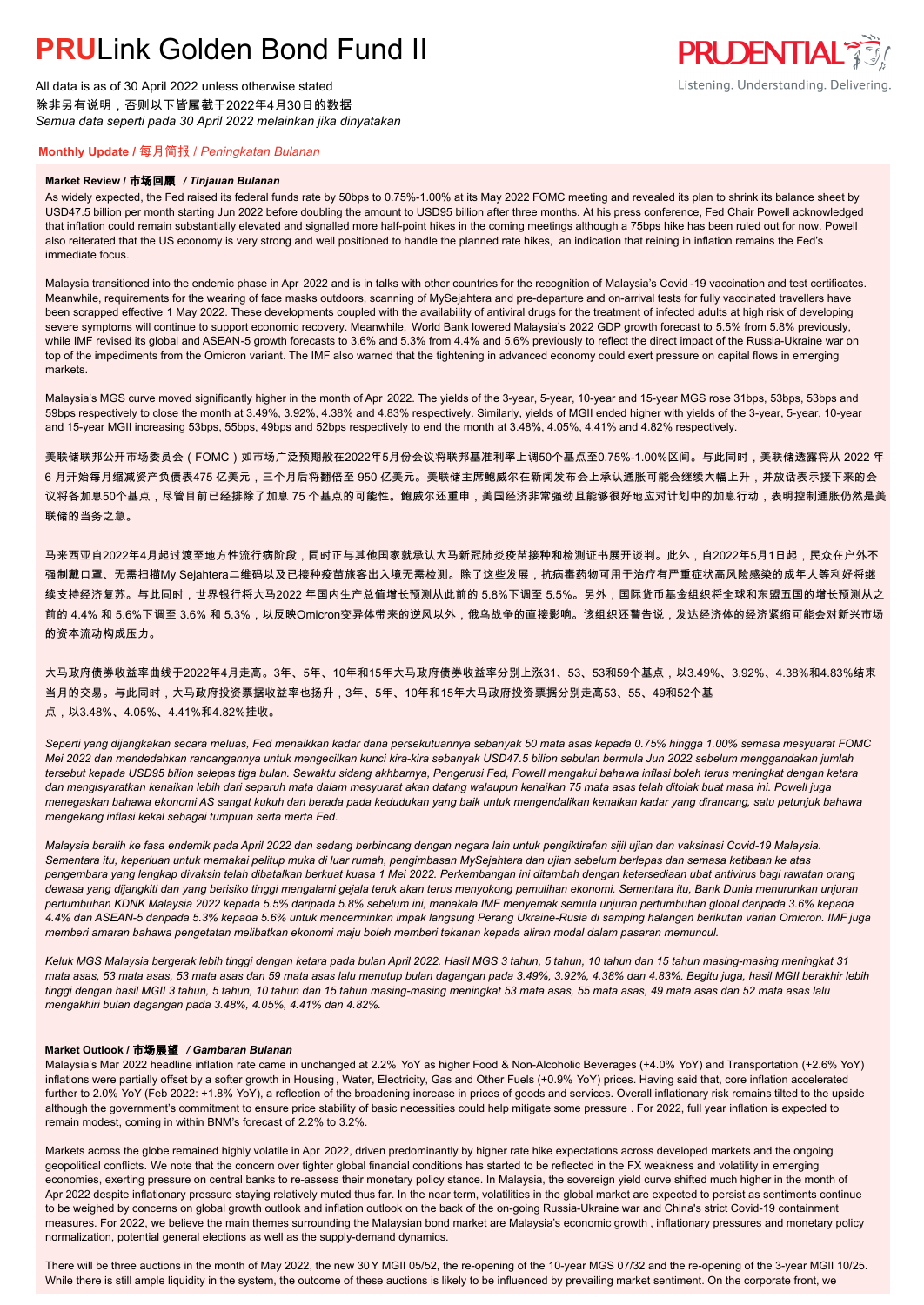# **PRUL** ink Golden Bond Fund II

All data is as of 30 April 2022 unless otherwise stated 除非另有说明,否则以下皆属截于2022年4月30日的数据 *Semua data seperti pada 30 April 2022 melainkan jika dinyatakan*

expect mixed demand for corporate bonds as investors continue to be selective in their investments.

马来西亚2022年3月总体通货膨胀率按年保持不变在2.2%。食品与非酒精饮料和运输走高,按年分别起+4.0%和+2.6%;但住房、水、电、天然气和其他燃料价格(按 年+0.9%)增长放缓部分抵消了其他类别走高带来的影响。尽管如此,核心通货膨胀按年进一步加速到2.0%,比较2022年2月的是按年+1.8%;反映商品和服务价格广 泛上涨。虽然政府承诺确保基本必需品价格稳定或有助于缓解一些压力,总体通胀风险仍倾向于走高。2022 年全年通胀预计保持温和,处于国行预测的 2.2% 至 3.2% 范围内。

2022 年 4月,全球市场走势依然如过山车般波动,主要由发达市场的升息预期升温和持续的地缘政治冲突驱动。我们注意到,市场对全球金融状况趋紧的担忧已开始 反映在新兴经济体疲软和波动的外汇走势上,并为各国央行重新评估货币政策立场带来了压力。在马来西亚,尽管通胀压力迄今相对温和,主权收益率曲线于2022 年 4 月进一步走高。短期内,持续上演的俄乌战争和中国实施的严格Covid-19 遏制措施对全球增长和通胀前景带来的担忧继续打压市场情绪;在此情景下,全球市场预 计将持续波动。2022 年,我们认为围绕马来西亚债券市场的主要主题包括大马经济增长、通胀压力和货币政策正常化、潜在的全国大选以及供需动态。

2022年5月将有三项招标,包括30年期大马政府投资票据05/52的全新发行、10年期大马政府债券07/32以及3年期大马政府投资票据10/25的增额发行。尽管系统中仍 有充裕的流动性,这些招标的结果料将取决于当前的市场情绪。企业债券方面,我们预料市场对企业债券的需求将参差不齐,因为投资者继续在投资方面保持选择 性。

*Kadar inflasi utama Mac 2022 Malaysia tidak berubah pada 2.2% YoY apabila angka inflasi Makanan & Minuman Bukan Beralkohol (+4.0% YoY) dan Pengangkutan (+2.6% YoY) yang lebih tinggi telah diimbangi sebahagiannya oleh pertumbuhan yang lebih perlahan dalam Perumahan, Air, Elektrik, Harga Gas dan Bahan Api Lain (+0.9% YoY). Namun begitu, inflasi teras terus meningkat kepada 2.0% YoY (Feb 2022: +1.8% YoY), mencerminkan peningkatan harga barangan dan perkhidmatan yang meluas. Keseluruhan risiko inflasi kekal meningkat walaupun komitmen kerajaan untuk memastikan kestabilan harga barang keperluan asas dapat membantu mengurangkan tekanan. Bagi 2022, inflasi setahun penuh dijangka kekal sederhana, berada dalam unjuran BNM sebanyak 2.2% hingga 3.2%.*

*Pasaran di seluruh dunia masih lagi sangat tidak menentu pada April 2022, didorong terutamanya oleh jangkaan kenaikan kadar yang lebih tinggi di seluruh pasaran maju dan konflik geopolitik yang berterusan. Kami menyedari bahawa kebimbangan terhadap keadaan kewangan global yang lebih ketat telah mula dicerminkan oleh kelemahan pertukaran asing (FX) dan volatiliti ekonomi memuncul, lalu memberikan tekanan kepada bank pusat untuk menilai semula pendirian dasar monetari. Di Malaysia, keluk hasil kerajaan berubah lebih tinggi pada bulan April 2022 walaupun tekanan inflasi secara relatifnya tidak berubah setakat ini. Dalam jangka terdekat, volatiliti pasaran global dijangka akan berterusan kerana sentimen terus ditekan oleh kebimbangan terhadap prospek pertumbuhan global dan prospek inflasi dilatari perang Rusia-Ukraine yang berlanjutan dan langkah-langkah pembendungan Covid-19 yang ketat oleh China. Bagi tahun 2022, kami percaya tema utama yang menyelubungi pasaran bon Malaysia ialah pertumbuhan ekonomi Malaysia, tekanan inflasi dan penormalan dasar monetari, kemungkinan berlangsungnya pilihan raya umum serta dinamik penawaran-permintaan.*

*Terdapat tiga lelongan pada bulan Mei 2022, MGII baharu 30 tahun 05/52, pembukaan semula MGS 10 tahun 07/32 dan pembukaan semula MGII 3 tahun 10/25. Walaupun kecairan dalam sistem masih lebih dari mencukupi, hasil lelongan tersebut mungkin dipengaruhi oleh sentimen pasaran semasa. Meninjau korporat, kami menjangkakan permintaan ke atas bon korporat bercampur-campur kerana pelabur terus selektif dengan pelaburan mereka.*

### **Fund Review & Strategy /** 基金表现评论与投资策略 */ Tinjauan dan Strategi Dana*

The Fund returned -2.61% for the month, underperforming the benchmark return of 0.15% by 2.76%. Year-to-date, the Fund returned -3.17%, underperforming the benchmark return of 0.61% by 3.78%.

The underperformance in the month was attributed to the significantly higher in bond yields across all tenors. Markets across the globe remained highly volatile in April 2022, driven predominantly by higher rate hike expectations across developed markets and the ongoing geopolitical conflicts.

In the near term, we still see bonds facing headwinds on the back of expected sustainable economic recovery, unfavourable demand-supply dynamics, Russian-Ukraine crisis and inflationary pressures. Going forward, we believe the performance of the bond market will continue to be dictated by economic data, supply- demand dynamics, as well as global risk sentiment.

We continue to be prudent in our credit selection. Given the expected improvement in credit conditions we may selectively increase our exposure to sectors that have turned the corner.

检讨月份下,本基金交出-2.61%回酬,跑输回酬为0.15%的基准2.76%。基金年度至今的回酬是-3.17%,基准为0.61%,所以较基准落后3.78%。

检讨月份表现逊色是因为所有期限的债券收益率显著走高。2022年4月,全球市场持续剧烈波动,主要受发达市场加息预期升温和地缘政治冲突延烧影响。

短期内,我们仍认为债券将面临逆风,因为经济预计可持续复苏、供需动态不利、俄乌危机和通胀压力冲击。展望未来,我们认为债券市场的表现将继续由经济数据、供需动态以及全 球风险情绪所主导。

### 我们继续审慎选择信贷。鉴于信贷状况预期改善,我们或选择性增持表现好转的领域。

*Dana memperoleh pulangan -2.61% untuk bulan ini, tidak mengatasi pulangan penanda aras 0.15% sebanyak 2.76%. Sejak awal tahun hingga kini, Dana mengembalikan -3.17%, tidak mengatasi pulangan penanda aras 0.61% sebanyak 3.78%.*

Prestasi merosot pada bulan tersebut disebabkan oleh hasil bon yang ketara lebih tinggi merentas semua tenor. Pasaran di segenap benua kekal amat tidak menentu pada April 2022, didorong *terutamanya oleh jangkaan kenaikan kadar yang lebih tinggi merentangi pasaran maju dan konflik geopolitik yang berterusan.*

*Dalam tempoh terdekat, kami masih melihat bon menghadapi masalah berikutan jangkaan pemulihan ekonomi yang mampan, dinamik permintaan-penawaran yang suram, krisis Rusia-Ukraine dan tekanan inflasi. Melangkah ke hadapan, kami percaya prestasi pasaran bon akan terus ditentukan oleh data ekonomi, dinamik penawaran-permintaan, serta sentimen risiko global.*

*Kami terus berhemat dalam pemilihan kredit. Memandangkan jangkaan keadaan kredit akan semakin baik, kami mungkin akan lebih meningkatkan pendedahan kepada sebilangan sektor yang sudah pun pulih.*

**Source /** 资料来源 / *Sumber*: Fund Commentary, April 2022, Eastspring Investments Berhad

**Disclaimer**